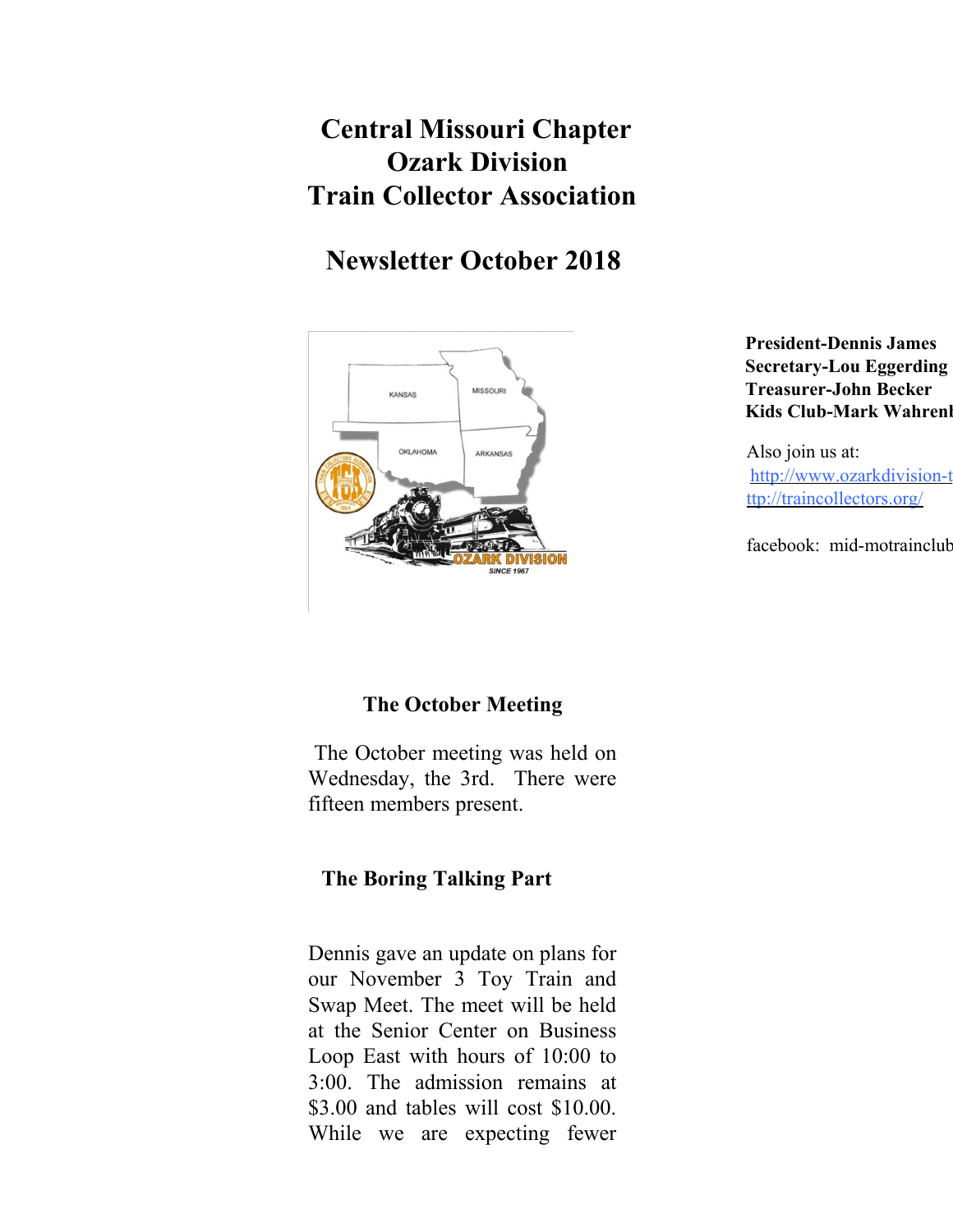vendors, we are already receiving table reservations. To date we have 16 tables reserved. This is the last meeting before the train meet. Please show up om Friday, November 2, at 4:00 to help move the layouts to the senior center,

We will again participate in the Boone County Historical Society Christmas Show, We will be bringing similar displays to last year. We are asked to bring our display on Nov, 14, 15, and 16 between the hours of 10AM and 4PM. This is a Wednesday, Thursday, and Friday. We are also asked to operate the displays on two Sundays in December, the 9th and  $16<sup>th</sup>$ . Note this is a change from the dates published last month.

### **Member Features**

There was no presentation at the October meeting.

 \*\* Please remember that all of these programs are available in the red binder at the clubhouse. See Dennis.

#### **Speaking of Trains**